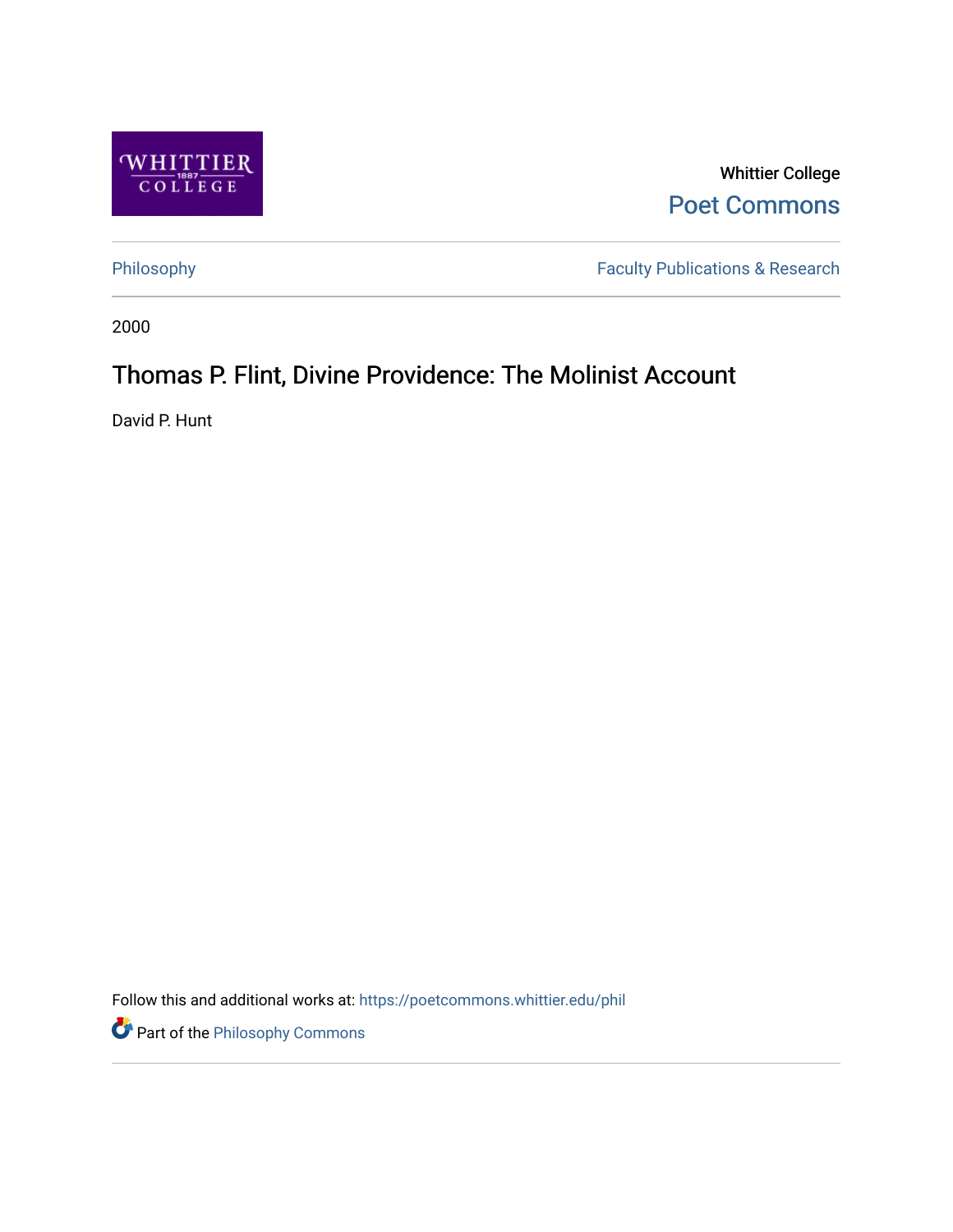## 62 BOOK REVIEWS

**Thomas P. Flint,** *Divine Providence: The Molinist Account* [Cornell Studies in the Philosophy of Religion]. Ithaca, NY and London: Cornell University Press, 1998, xi and 258 pages, Hb \$35.00.

The last quarter century has seen a notable upsurge of interest among analytical philosophers of religion in the 16th-century Jesuit theologian Luis de Molina and his notion of divine 'middle knowledge', so-called because its modal reach lies somewhere between an a priori knowledge of necessary truths and an a posteriori knowledge of contingent facts. The objects of middle knowledge are 'counterfactuals of freedom', subjunctive conditionals of the form, 'Were condition C to obtain, agent X would (freely) perform action A'. If divine omniscience includes middle knowledge, then God not only knows what every actual agent has done, is doing, and will do, but He also knows what those agents (and indeed, any possible agent) *would* do in any set of circumstances in which they might find themselves. Clearly a God endowed with middle knowledge is not only *smarter* than a God who lacks it (reason enough to ascribe such knowledge to Him); He is also more *competent* in securing His ends, since this knowledge (unlike knowledge of what is, was, and will be) is available to Him prior to the actualization of a particular world, and can thus guide Him as He determines which initial conditions to create and which subsequent interventions to undertake. Middle knowledge is controversial, for various reasons, but there is clearly a good deal riding on the controversy.

Thomas Flint, a leading proponent of 'Molinism', has written a stimulating exposition and defense of middle knowledge. The book is divided into three parts. In the first part Flint shows how Molinism arises naturally out of the traditional Christian interest in ascribing to God the greatest sovereign control which is compatible with genuinely free human agency. If free agency is understood in libertarian terms (as Flint maintains that it should be), God cannot *cause* us to do of our own free will what He would like us to do; the best He can do is bring about the conditions in which we would freely do what He desires, and He can bring about those conditions only if He knows what they are. It is middle knowledge (not knowledge of the past, present, and/or future) which enables Him to identify those conditions. Middle knowledge does not give God everything He would like: among the things it reveals to Him (regrettably enough) is that there are *no* conditions under which everyone will freely act in optimal ways. But it does enable Him to secure the best 'feasible' (as opposed to the best logically possible) outcome.

The second and longest section of the book defends Molinism from various threats, beginning with the blandishments of alternative accounts.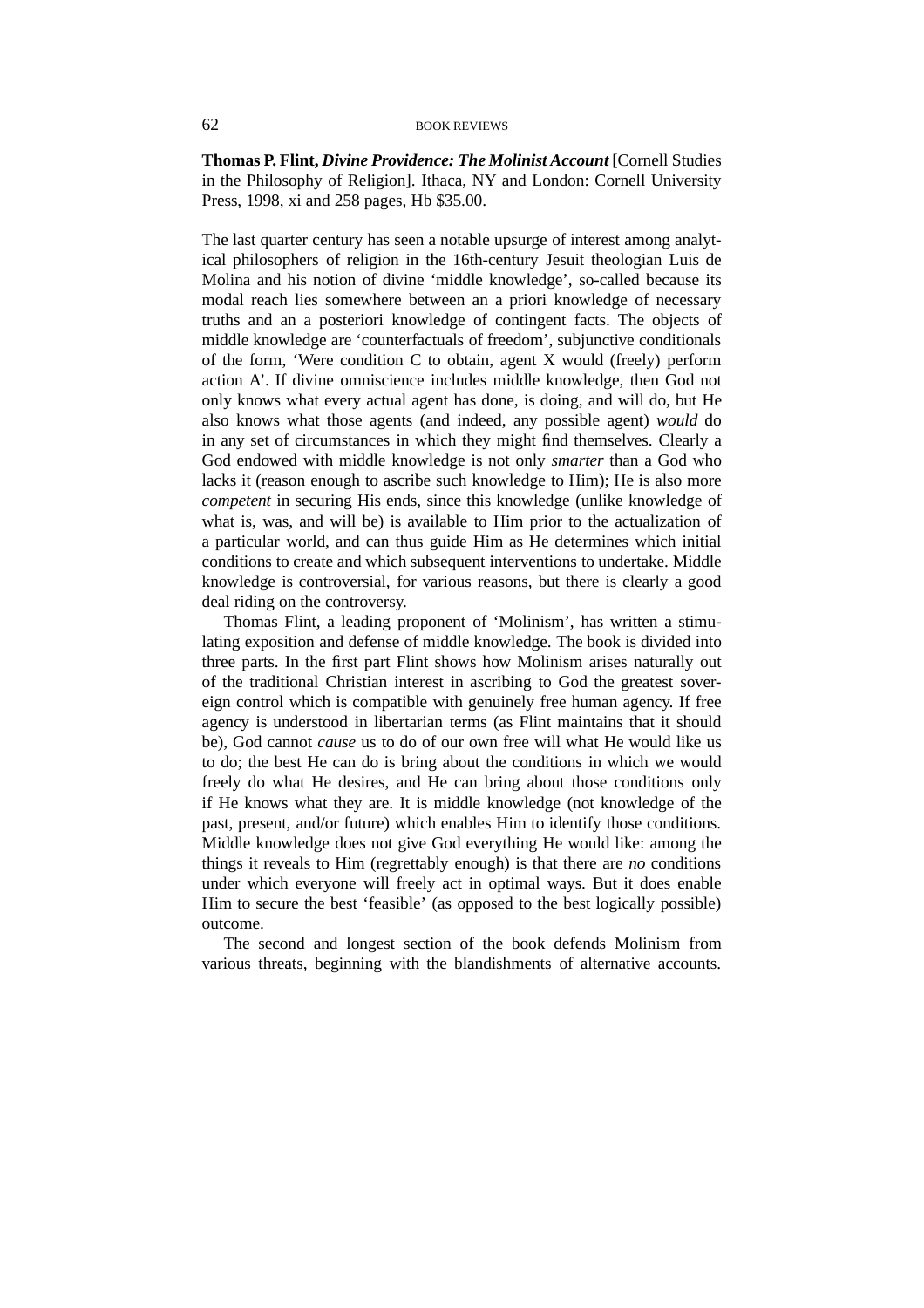## BOOK REVIEWS 63

Flint places Molinism on a map of providential theories, with Thomism and 'the open view' (which denies both middle knowledge and foreknowledge in favor of divine risk-taking) as its principal rivals. Thomism provides God even more providential control than Molinism but at the price (Flint argues) of an unacceptably attenuated conception of free agency, while 'openism' receives high marks for its stand on free agency but leaves God too little control over events (even less, Flint argues, than the 'openists' advertise). Given the troubles afflicting its rivals, Molinism is the clear-cut winner unless it can be shown to suffer from crippling defects of its own. The bulk of the section is therefore devoted to three critiques of Molinism: "the 'grounding' objection," "Hasker's attack," and "Adams and vicious circle arguments." What these three objections have in common is the idea that the relevant conditionals and the way they function in the Molinist scheme are actually incompatible with libertarian agency. Flint offers some powerful counterattacks, which anti-Molinist objectors will not have an easy time answering.

The third section is devoted to 'applied Molinism', exploring some of the uses to which middle knowledge can be put. Here Flint goes beyond the general theological advantage of middle knowledge adumbrated earlier in the book to examine some specific issues surrounding the exercise of divine providence, namely, papal infallibility, prophecy, unanswered prayers, and praying about the past. In each case he finds unexpected difficulties to solve along the way, but shows in the end how the resources of Molinism are adequate to the task.

How well does Flint carry off his project? Better than this friendly skeptic would have thought possible. Nevertheless, there are at least a couple of points at which Flint's defense of Molinism is not quite as decisive as he would like it to be. In the first place, a balance-sheet defense of Molinism depends crucially on the comparison with its rivals' balance sheets, and Flint errs in treating 'openism' as Molinism's only real rival (at least among theories which take free will seriously). This ignores the traditional middle ground which affirms divine foreknowledge while denying (or failing to recognize) middle knowledge. Flint apparently agrees with the 'openists' that foreknowledge is providentially useless, but this is implausible on its face. (Think how much of our own attempts to control the future are guided by guesses about what other agents will do. Wouldn't these attempts be more effective if we could *know* and not just guess?) Foreknowledge cannot secure all the providential benefits of middle knowledge, to be sure, but it does give God more control than present knowledge alone. This makes it, and not 'openism', the preferred fallback position should Molinism founder on the charge of conceptual incoherence.